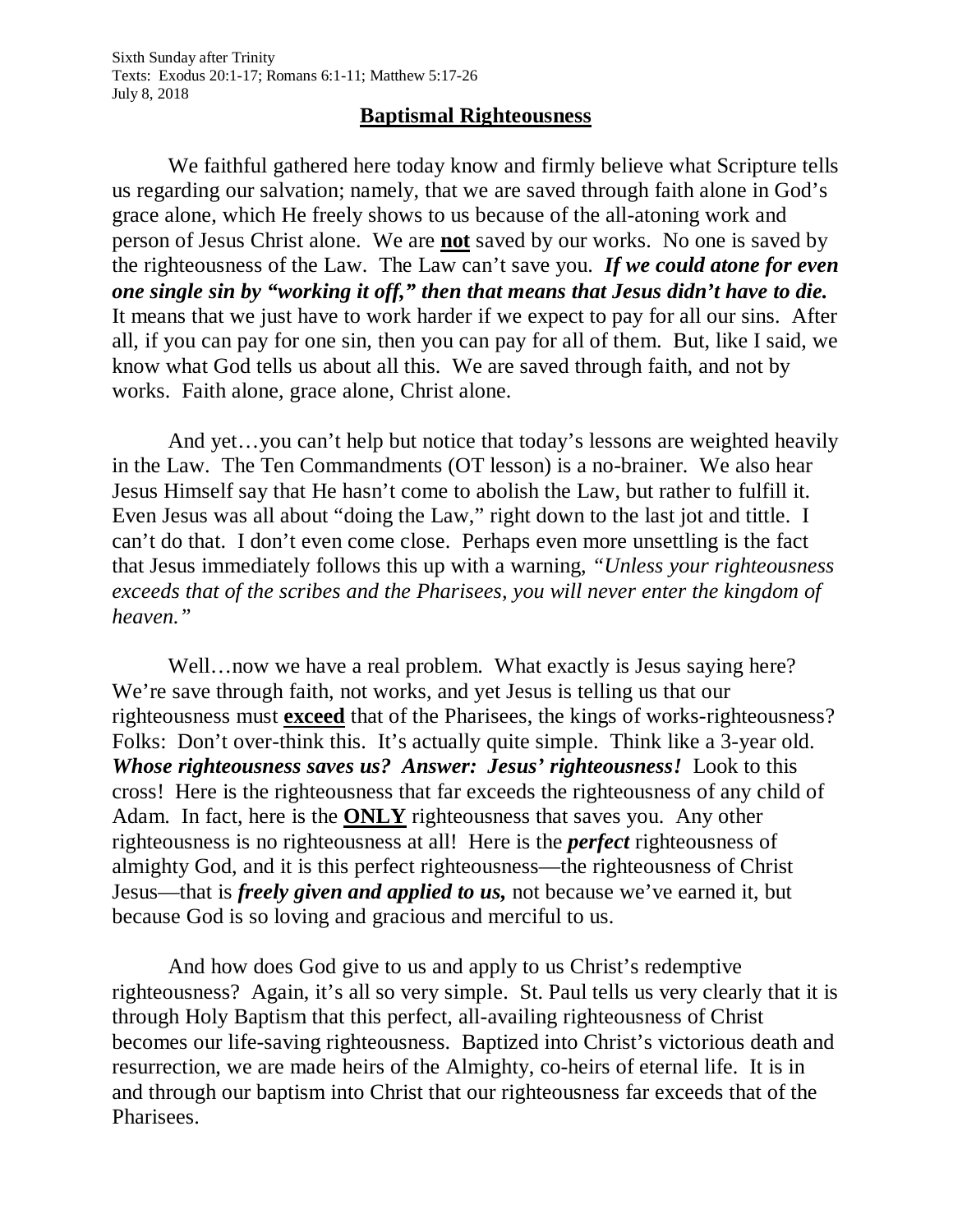Now…this life-saving, life-giving baptismal grace *should* mean something, shouldn't it? After all, we didn't do anything to earn this amazing gift of grace. Contrary to popular belief, baptism isn't what we do for God in order to earn/merit His grace. If that were the case, then grace wouldn't be a gift. It would be a wage that we've earned; a wage we deserve, and yet Scripture is very clear in telling us the *only* we wage we sinful children of Adam justly deserve—*temporal and eternal punishment.* Baptism isn't our gift to God. It's His gift to us. Baptism is what He does in order to resurrect us from our justly-deserved sinful death sentence. Baptism is His unmerited and unconditional work/gift of grace.

So…as baptized children of God, does this mean, then, that we're now free to go out and do whatever we want? Are we able to now go out and live the life of hedonism that our Old Adam hearts desire by nature? *"It's okay. I'm forgiven. I'm saved by grace! I can do whatever I please, because it's all been forgiven by God's grace."* Folks: That's not the thankful praise of God's grace. *That's the selfish confession of cheap grace.* That's the voice of someone who understand neither the deadly reality of their sin nor God's life-saving gift that is baptismal grace.

Folks: The Law is still written on our hearts. God has not *abolished* the Law. Again, the Law doesn't *save* us, but, as children of the heavenly Father, do you not want to keep your Father's precepts? You are free to do whatever you please…*but what pleases a baptized child of God?* Answer: That which pleases our heavenly Father. And I know that you can all beat me to the punch. You've heard it a million times over these past ten years, but you can hear it again. *Baptized children of God want to keep God's Law, not in order to be saved, but out of the joy that we are saved.*

Out of faithful thanksgiving, we don't want any other gods. We truly want to trust in God above **all** things, and it truly *bothers us and grieves us* when the Law shows us the ugly truth that we haven't. As children of grace, we want *nothing more* than to keep His name holy; the very name He has put on us in Baptism. Baptismal grace compels us, in faith, to honor the gift that is His Sabbath; that special time when He comes to us to feed us, nourish us, and serve us with His divine gifts of grace. *Where else would I be?!*

Those who truly understand God's gift of baptismal grace also truly desire to *honor, love, and obey* those authorities that He Himself has put over us for *our care, our well-being, and our safety.* We don't have to like them, but out of faithful fear and love of God, we serve, honor, and obey them. Knowing that Christ died for **all** children of Adam, children of the heavenly Father who've been *borne from above by water and the Spirit* truly desire to love their neighbor. Tearing down a person with murderous words or thoughts is not only unacceptable,